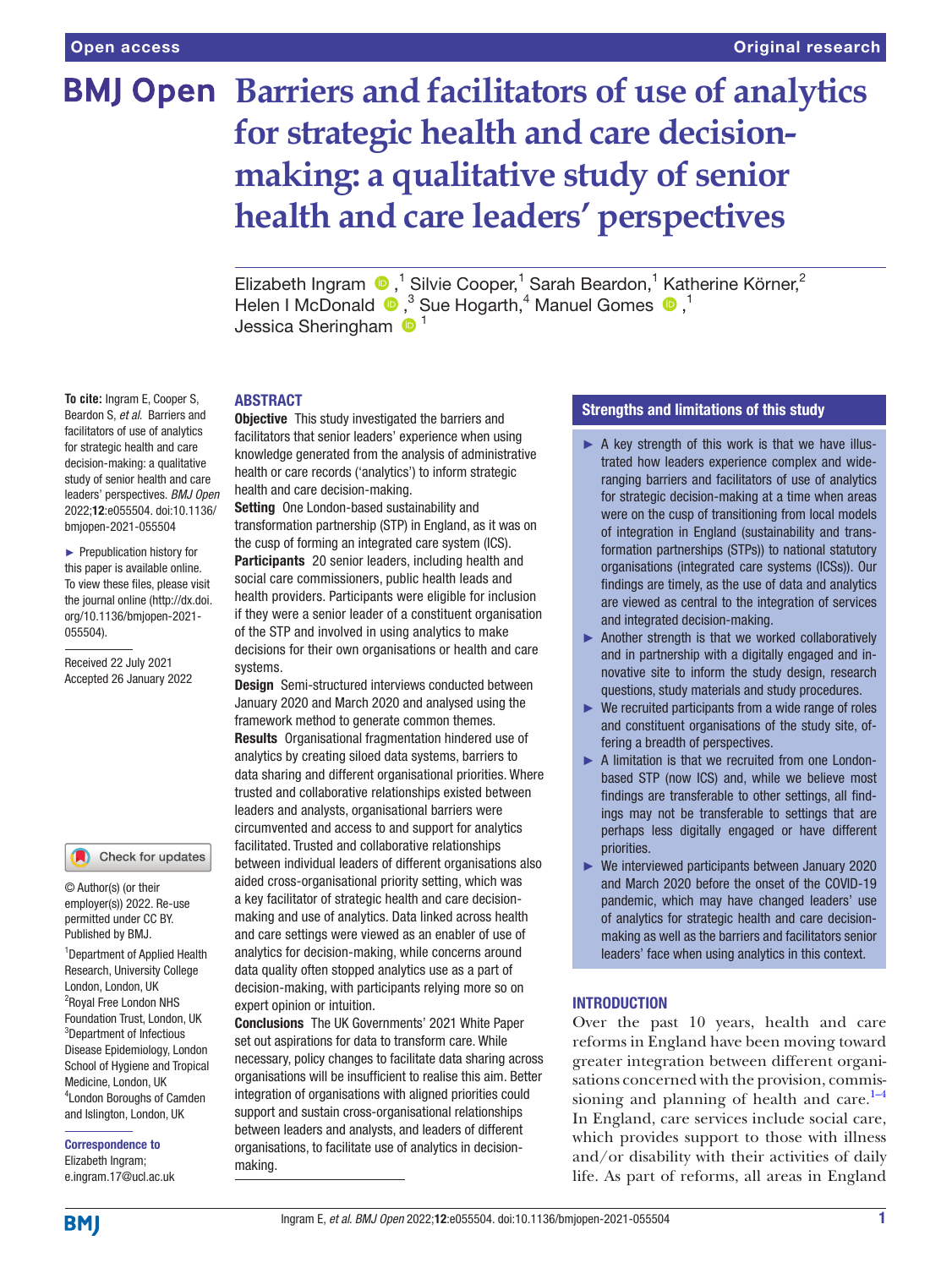were statutorily required to form integrated care systems (ICSs) by April 2021, replacing pre-existing sustainability and transformation partnerships (STPs). STPs and ICSs are place-based partnerships between local national health service (NHS) organisations, local authorities and other strategic partners with the intention of pooling resources to coordinate health and care services.

As health and care organisations move toward greater integration, senior leaders are increasingly required to make decisions about the structure and delivery of services (strategic decisions) that can have implications across organisational and sectoral boundaries. In England, the use of knowledge generated from the analysis of administrative data ('analytics') is seen as central to integrated decision-making and viewed as an opportunity to address health inequalities and the rising challenge of multiple long-term conditions. For example, a recent government White Paper states that 'integrating care … relies on the power of digital and data to join up care and uses that power to drive transformation of care'.<sup>4</sup> While there are many ways in which care may be integrated, analytics may best contribute to elements of organisational integration (the integration of formal organisational structures) and functional integration (the integration of back-office functions), as described in Mowlem and Fulop's frame-work.<sup>[5](#page-7-2)</sup> To this end, analytics can aid assessments of local need to support development of new, more integrated services or used to monitor the effectiveness, efficiency and quality of existing services. $46-9$ 

Operational barriers to generating high-quality analytics have been well described, as have barriers to evidence-based decision-making in the NHS and for public health. $9-17$  Barriers to evidence-based decisionmaking in these contexts include lack collaborative

working relationships between leaders of different organisations, poor relationships between evidence producers and users, and competing or different organisational priorities[.9 11 17](#page-7-3) However, less focus has been paid to the relational aspects of accessing and using analytics for strategic decision-making and little attention has been paid to senior leaders' readiness to use analytics, with findings suggesting leaders do not always value and use analytics for decision-making.<sup>6 9 14</sup> Furthermore, no previous studies have examined barriers and facilitators of use of analytics for strategic decision-making that has implications across health and care organisational and sectoral boundaries (hereafter 'strategic health and care decisionmaking'). Elucidating this understanding is important to help realise the White Papers' aims for data to transform care. This study investigated the barriers and facilitators that senior leaders' experience when using analytics for strategic health and care decision-making. A single STP was chosen as a case study to give nuanced, empirically rich and context-specific findings.

## **METHODS**

We conducted a case study of one STP in London, England, prior to its formation of an ICS.<sup>18</sup> This STP expressed interest in understanding barriers and opportunities to enhance senior leaders' use of analytics and was a site actively pursuing linkage of health and local authority records. It included participants from Clinical Commissioning Group (CCGs), local authorities, hospitals and other service providers. [Figure](#page-1-0) 1 presents an overview of stakeholders in this case study. This manuscript was prepared following the Standards for Reporting Qualitative Research (SRQR) Checklist.<sup>19</sup>



<span id="page-1-0"></span>Figure 1 The relationship between constituent organisations in the ICS interviewed this study, formerly called an STP. Figure adapted from The King's Fund explainer.<sup>36</sup> NHS, national health service.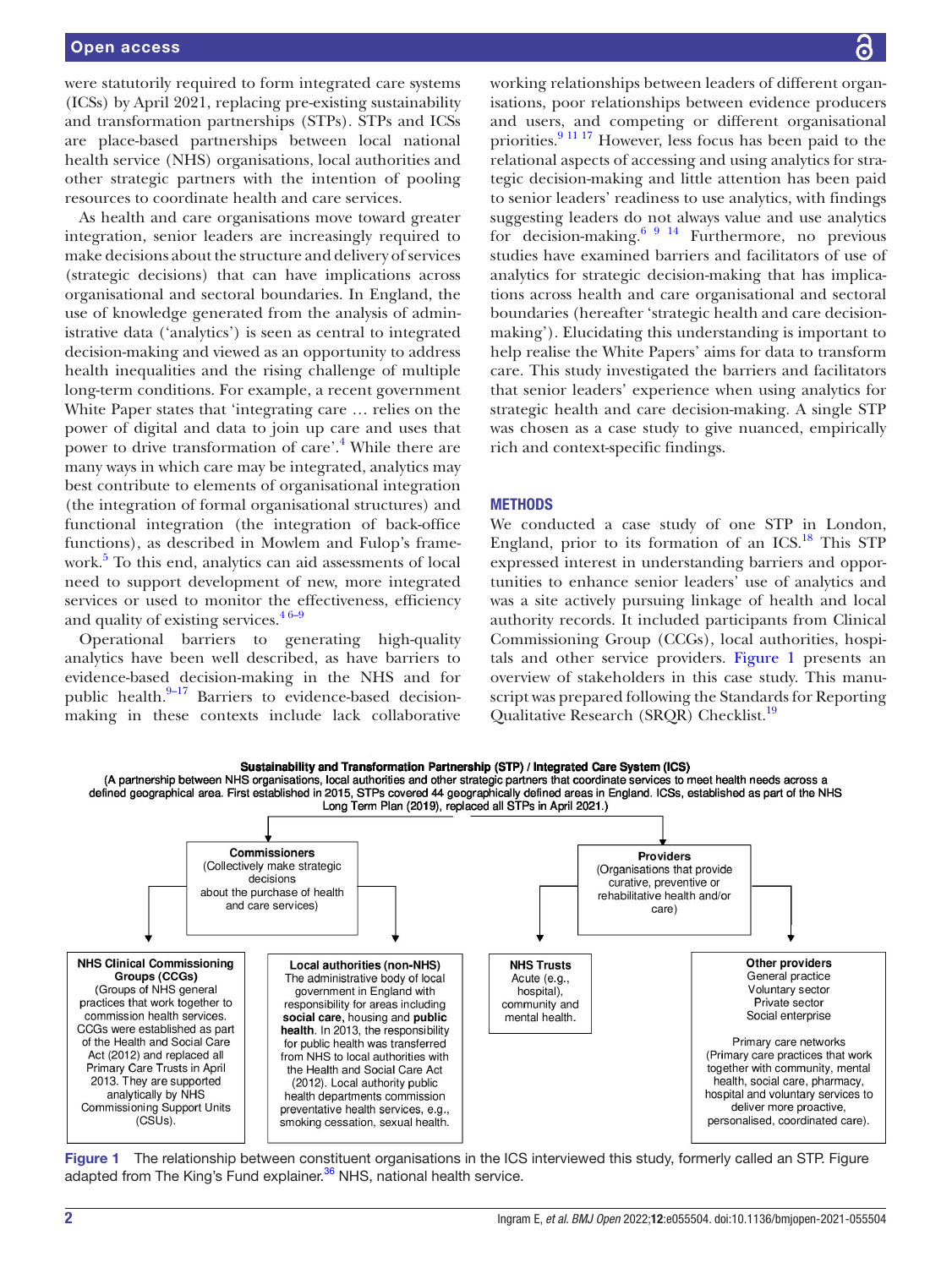# **Recruitment**

Participants were recruited from constituent organisations of the STP and eligible if responsible for strategic decision-making for their own organisation or local health and care system. Eligible participants were first identified and contacted by key STP leaders and then by the study team. Participants were asked to recommend further eligible colleagues.<sup>20</sup> Recruitment ended when we reached data saturation.

# Data collection

We conducted 20 semi-structured individual interviews between January 2020 and March 2020. Interviews followed a topic guide developed using guidance for conducting interviews in healthcare settings. $^{21}$  $^{21}$  $^{21}$  Participants were asked to describe their use of analytics as part of a strategic health and care decision they had made, and things that had facilitated or hindered their use. The guide was developed to reflect the STP's priorities and adapted to probe underexplored topics as the study progressed. Audio recordings of interviews were transcribed and anonymised by an external transcription agency and subsequently checked for accuracy. Once transcribed, recordings were deleted.

Transcripts were analysed using the framework method. This form of thematic analysis is suitable for multidisciplinary teams, where members vary in their experience of using qualitative analysis methods and want to use both inductive and deductive coding approaches to give a descriptive and holistic overview of the semi-structured interview data. $^{22}$  EI conducted the analysis by iteratively following steps from Braun and Clarke. $2<sup>3</sup>$  Codes were first generated deductively based on operational barriers to high-quality analytics previously identified in the literature.[13–15](#page-7-12) Salient phrases were then coded inductively and subsequently compared with research questions. Codes were grouped to form categories and categories refined to represent a robust theme across participants. A reflexive journal was kept during interviews and referred to during analysis and write-up. A subset of transcripts were double coded by SC and SB, and the coding frame checked before being applied across the dataset. $^{22}$ 

Research questions, the topic guide and study procedures were informed by a pilot study and refined prior to the full study.

### Participant engagement and involvement

The idea for this study was borne out of an expressed STP need to understand use of analytics for strategic decisionmaking from the perspective of senior leaders. Key staff at the STP reviewed the study protocol, topic guide, participant information and consent sheets. These materials reflected their priorities. Study materials were tested with a neighbouring STP site. We worked collaboratively with the STP throughout the research process and emergent themes were discussed during analysis and write-up. Our collaborators will choose how to disseminate study findings.

<span id="page-2-0"></span>

| Participant characteristics (N=20)<br>Table 1                      |        |
|--------------------------------------------------------------------|--------|
| <b>Characteristic</b>                                              | N(%)   |
| Gender: male                                                       | 12(60) |
| Geography                                                          |        |
| Inner London borough                                               | 8(40)  |
| Outer London borough                                               | 4 (20) |
| Inner and outer London boroughs*                                   | 8(40)  |
| Generic organisation and role                                      |        |
| Health: provider                                                   | 6(30)  |
| Health: commissioner                                               | 4 (20) |
| Local authority: social care commissioner                          | 4(20)  |
| Local authority: public health consultant                          | 2(10)  |
| Health and local authority: health and social<br>care commissioner | 4(20)  |

\*Split role across inner and outer boroughs. Includes STP leads. STP, sustainability and transformation partnership.

# **RESULTS**

Interviews were conducted with senior leaders in health and/or care commissioning, provider and public health roles (see [table](#page-2-0) 1).

Participants described the process of attempting to obtain data and/or analytics for strategic health and care decision-making as uncoordinated, 'ad hoc' or 'random'. We found that factors related to three areas—individuals' working environments (theme 1), relationships (theme 2) and the quality of data sought (theme 3)—greatly influenced this process. These factors were barriers or facilitators of use of analytics depending on circumstances and contexts. They influenced if and how analytics were obtained and its utility for informing decision-making.

The purpose of analytics use for decision-making varied across the three themes. In most cases, analytics were used to monitor the quality or efficiency of existing services to improve care provision or justify investing or disinvesting in services. In other cases, analytics were used to better understand local needs to support the development of new services.

#### Theme 1: working environments

Factors relating to individuals' working environments included organisational fragmentation and competing priorities and were described as barriers to analytics access and use.

# Organisational fragmentation

Participants worked across separate, fragmented health and care departments and organisations such as CCGs and local authorities. Those who recounted facing challenges when they had attempted to use analytics described how divisions between, and within, organisations created siloed data systems, which meant residents' records could be stored in different data systems if they contacted more than one service. At times, this made it difficult for leaders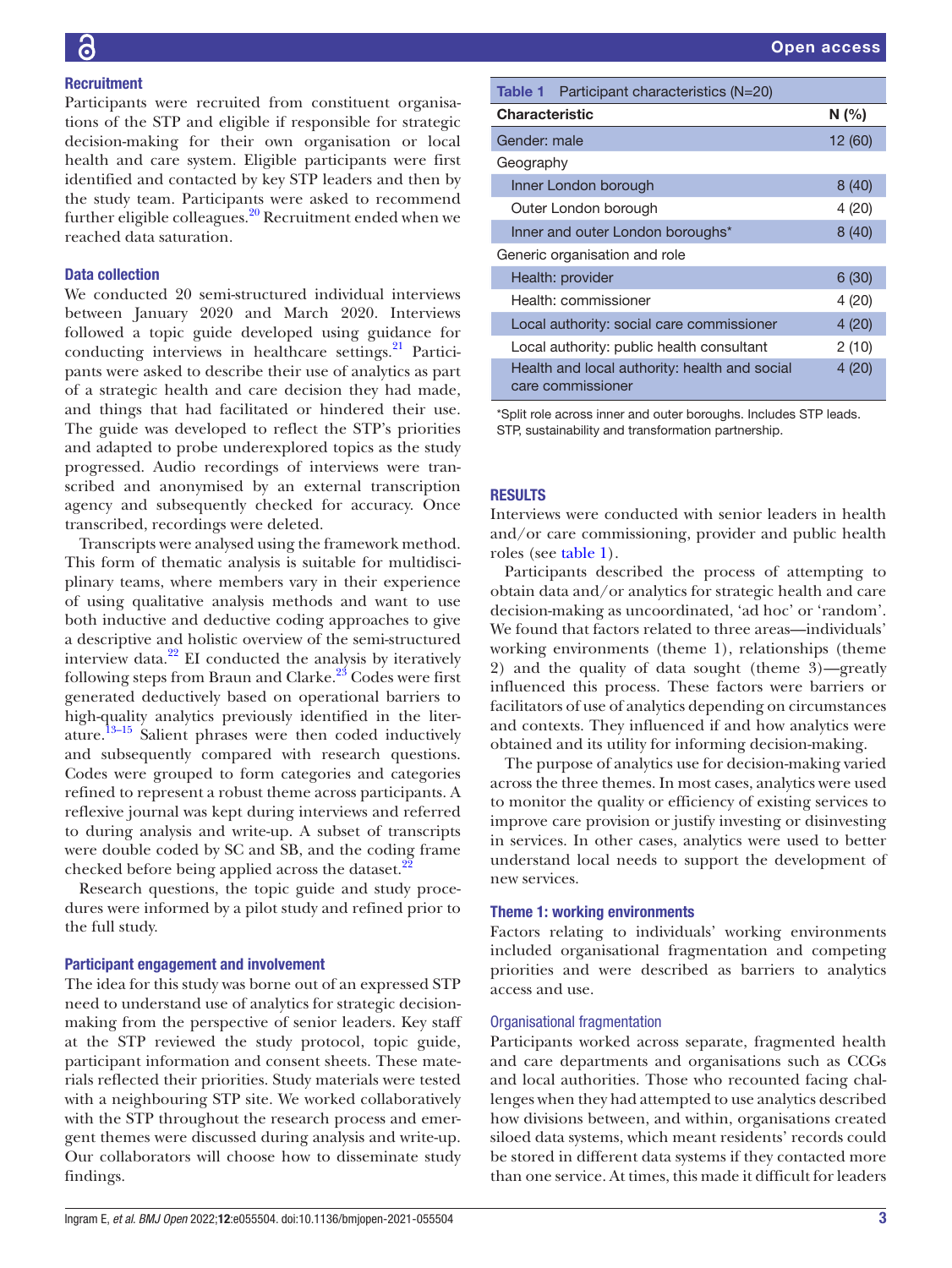to access data as they had to actively request data and/or analytics from individuals in other departments or organisations. Divisions in systems across organisations meant senior leaders did not always know who held certain data, whether the data they held would be relevant to inform decision-making or how to contact key individuals. These barriers were aptly described by one participant who had tried to access analytics to better understand and plan for social care accommodation needs:

[RES]: We need housing data, we need social care data, we need some health data, but it's proving difficult to get those data sources … there's issues around [asking] "where does the data sit?". So, I had a meeting with [an internal team] asking for some data. They're like, "But this sits here, this doesn't sit with us". It's unclear who owns certain pieces of data and how best to extract it.

[INT]: Is that the reason that you had issues accessing it in the first place?

[RES]: Definitely. So, housing data, in particular, where it sits [is] in a completely different department, a different team. We have no right to access any of that data, so it will take quite a lot of time to get it. (ID023, social care commissioner)

For some, information governance requirements contributed to these barriers to data sharing across departmental and organisational boundaries. For example, General Data Protection Regulation, which is a legal framework for the collection and processing of personal data introduced in the UK in 2018, was described by one participant as follows:

GDPR was supposed to make [sharing data safely] better or easier but I think that's caused a lot of complications as well … I think the trust [for me] is, [once I've shared my data with you] are you going to ensure that you're following the rules, so if there's a breach, I don't have to pay ten percent of my revenue. (ID015, health commissioner)

Overcoming barriers to data sharing often involved a time-consuming process, where participants had to identify who to request data from and justify their need. The former participant continued:

Having to explain the rationale as to why we need data is always the start of it and can always be a bit of a challenge [in] trying to make them understand why I need access to this data and what it will be used for … . But I think the biggest thing is, everyone's busy … . it's never a priority when someone else comes saying, "Do you have this data source? I need it for X", because I think, "I've got twenty other things on my plate". (ID023, social care commissioner)

This time-consuming process requiring continuous justification was, therefore, described as an additional organisational barrier to data sharing, analytics access and use of analytics—with other priorities and work often taking precedence. When participants could not access data held on siloed systems, some made decisions without all the 'necessary information' (ID022, health and social care commissioner), while others relied more on expert opinion (such as the opinion of single practitioners) or stopped their use of analytics.

# Competing priorities

Many participants described how fragmentation across their health and care system, at times, led to different or competing organisational priorities. In more extreme circumstances, this hindered collective priority setting for health and care decisions, despite organisations being encouraged to align priorities locally to facilitate collaboration. For instance, one participant expressed little motivation to engage in health and care decision-making and promote data sharing due to conflicting financial drivers:

If we have a patient who we see in the hospital we get paid £70 or something for a follow-up. If we work out a new model of care where this patient can be seen in the community or virtually, we would get paid £10 or £15. What on earth would we want to do that for? … If you're saying let's [in a] wholesale [manner] move half of our patients into the community, let's lose all of that revenue, then suddenly the fixed costs that we have in this building and others become overwhelming. (ID011, health provider)

Indeed, several participants described how reservations around sharing data often stemmed from conflicting priorities. In addition, some participants stated they were more likely to share their data if they trusted that recipients had priorities aligned to their own and, as such, would use their data as they had specified. This was particularly relevant for data sharing between commissioners and providers, where providers were hesitant to share data in case commissioners used it to justify disinvestment in their services.

Interviewees also observed that they were often competing for analysts' time against the extensive mandatory requirements they faced from external public bodies such as NHS England:

The structures that sit across us, there are data requirements placed on us which are often at short notice and unexpected or slightly different or very similar to one that we did previously. The time and energy and resources that it takes for [analysts] to keep changing that information and updating it and translating it into the latest format is time consuming, it's energy sapping … So, yeah it's not [the analysts'] priority to respond to our [analytics] requests immediately. (ID022, health and social care commissioner)

Externally mandated requirements that occurred frequently, unexpectedly and at short notice were, therefore, described as creating 'time consuming, energy sapping' work that needed to be prioritised over requests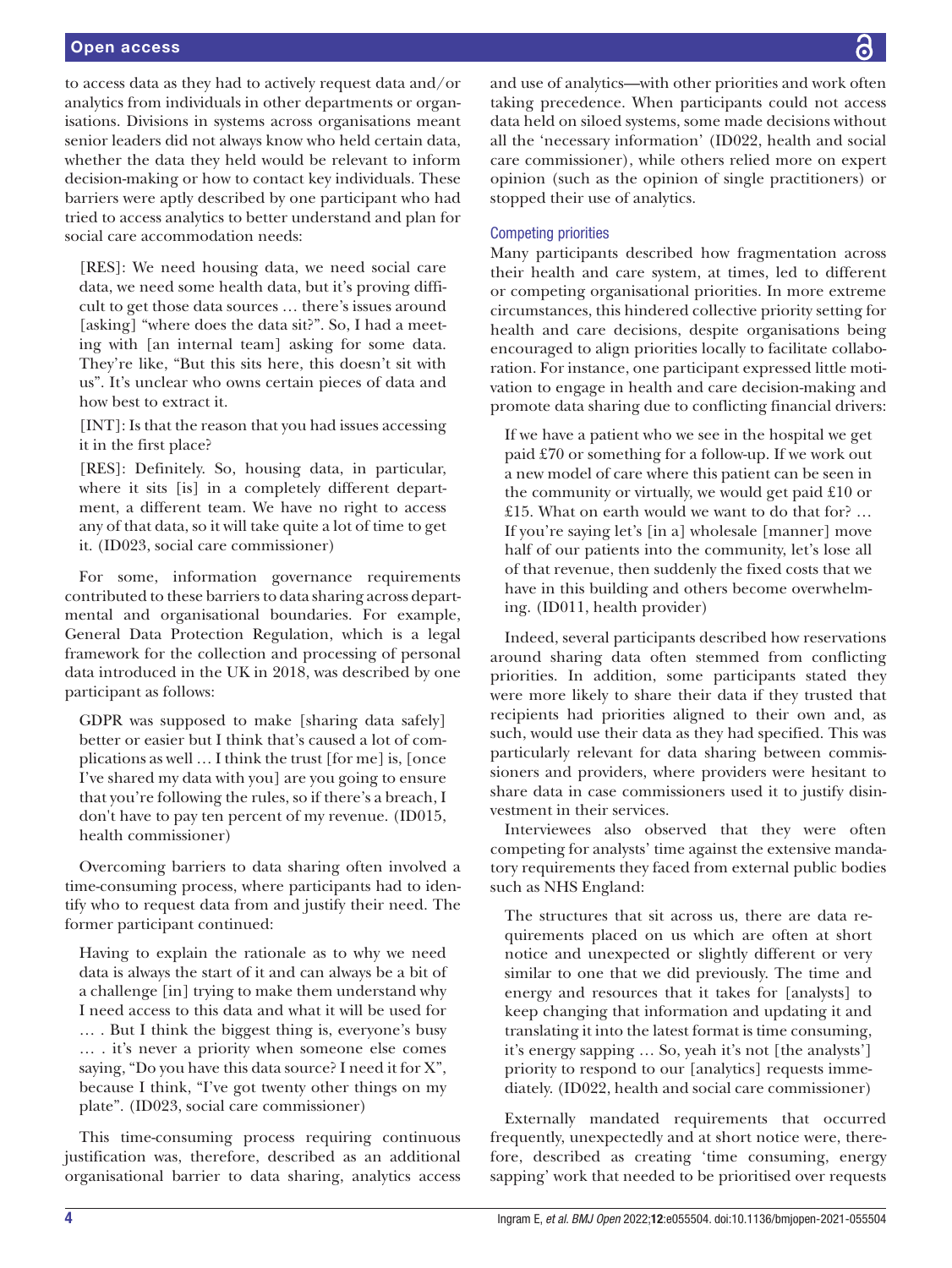from leaders for analytics support. This was described as a barrier to analytics access, which hindered leaders' use of analytics.

# Theme 2: individual relationships

Individual relationships between people involved in the process and decision—leaders and analysts, and leaders and leaders—were viewed as crucial. Participants described relationships as helping them overcome barriers stemming from organisational fragmentation.

# Leader–analyst relationships

Participants suggested that the uncoordinated way in which leaders obtained analytics meant relationships between leaders and analysts greatly influenced analytics access and use. Some leaders who experienced advanced use of analytics regularly collaborated with trusted analysts to obtain suitable analytics support. They described having a 'good dialogue' with analysts, which facilitated data access, and enabled leaders to iteratively and successfully review and use analytics to inform decisions. In explaining how a collaborative relationship with an analyst worked, one participant said:

We kind of described the scope of the strategy, and what we'd intended it to do, and then [the analyst] went off and led [the work]. We had a couple of meetings to check in every so often … [the analyst] and I have worked together on and off for years … I just inherently trust [the analyst] to know what [they're] doing. (ID020, health commissioner)

The benefits of having 'good' working relationships with analysts appeared so crucial that leaders 'attach[ed] themselves to good analysts, even if external to their organisation:

There's a better analyst in [an external organisation]. [And so,] I would nick [them] sometimes. I would trust [their] judgement around [how the analysis should be conducted]. (ID021, health and social care commissioner)

Participants who faced barriers when trying to make analytics-informed decisions typically stated that, while they wanted collaborative working relationships with analysts, these were not currently available. In some cases, some of these participants could not access data as they did not know who to contact. Those who could access data, but were reluctant to use analytics, described a struggle to develop questions that could be addressed without analysts' input. This led to 'insufficient' outputs, which did not address questions they required answering, lacked extra detail around how to interpret and use the output, or recommended unfeasible actions.

Organisational fragmentation was also described as creating physical disconnect between leaders and analysts, meaning that good, cross-organisational relationships were even more salient. For instance, one provider faced difficulties working with external analysts, as outputs did

not contain details necessary for their decision-making. They felt this was because analysts were not 'part of the team' and, therefore 'didn't know what [the leaders were] talking about and leading on' with respect to a decision (ID012, health provider). This participant eventually hired an internal analyst to produce better-suited analytical support. Several participants believed that they had a better understanding of how services operated than analysts because analysts where not co-located in decisionmaking teams. This drove their choice to request raw data and conduct their own analyses to support decisionmaking, independent of analysts' input.

# Leader–leader relationships

Building trust and relationships between individual leaders of the organisations was also vital for some participants when making strategic decisions across organisational boundaries. More regular and confident users of analytics had established relationships and aligned strategic priorities with other, trusted leaders. Conversely, those who faced barriers to obtaining and using analytics from external organisations typically faced difficulties forming relationships with other leaders and aligning strategic priorities:

We've got a new Director [of the partner organisation] come in, who very much sees that they've got to sort out this little corner [of the decision] as a separate project, rather than doing it all at once. Which has delayed the togetherness of the project.… We were talking 18 months ago, we'd got the model ready, and yet we're still sitting here now, talking about it. (ID016, health provider)

High turnover of senior leaders, in general, was also described as a barrier to developing and sustaining leader relationships, stalling project delivery and use of analytics.

# Theme 3: data quality

A third theme centres on data quality, which, when perceived as poor, was described as hindering senior leaders' use of analytics for strategic health and care decision-making. The term signified two issues: data availability and accuracy, and data linkage.

# Data availability and accuracy

Several participants described circumstances where data they required for a decision did not exist because certain groups had little or sporadic contact with services or recording of certain information was not mandatory. This hindered their ability to make decisions for these populations. For example, when discussing service provision for residents with autism, one commissioner stated that they 'simply don't know how many children have autism, because there are whole cohorts not recorded' (ID022, health and social care commissioner). They went on to describe how this made it difficult to accurately plan services, as they could not determine how may children had autism in the borough. Attempting to overcome this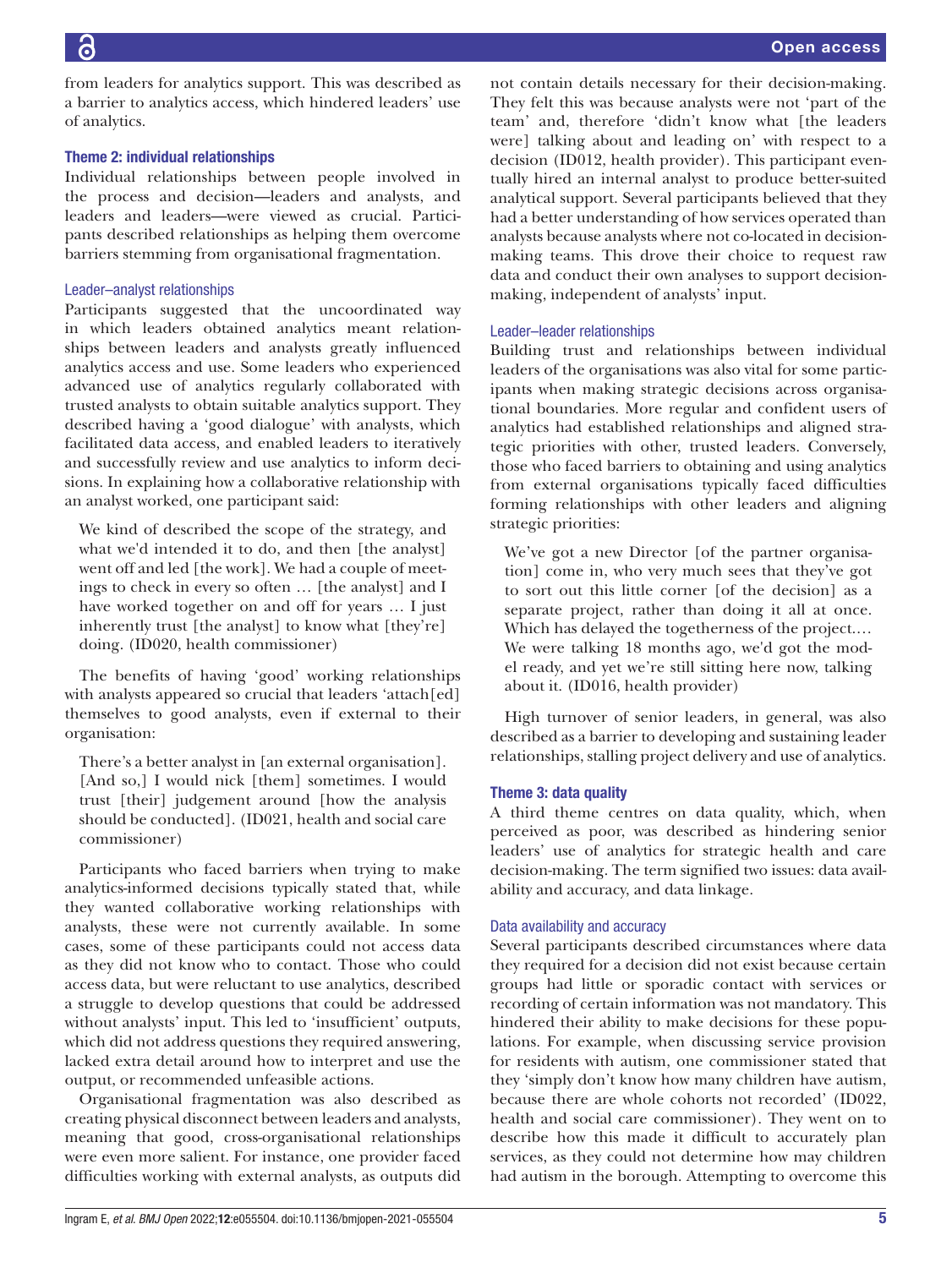issue, they retrospectively collected data, which was a resource-intensive and 'frustrating' task. They also relied on 'professional judgement', 'gut feeling' and academic studies 'carried out a long time ago' more so than analytics. This approach was common among participants who experienced data availability as a barrier.

Six participants described how concerns around data accuracy sometimes led to considerable resources being used to determine the 'correct' data, which stopped more advanced analytical work. In some cases, participants stopped their use of analytics as part of decision-making due to perceived data inaccuracies, and again relied more on expert opinion. More regular and confident analytics users rarely communicated data availability and accuracy as barriers to use of analytics.

# Data linkage

Participants describing concerns around data quality and difficulties they had faced accessing data because of siloed data systems or poor working relationships also reflected how projects that link patient records stored across data systems could help overcome these barriers. Without linkage, data were seen as being often disconnected and stored across siloed data systems that 'don't talk to each other'. For example, one commissioner described linking NHS and publicly available data on area-level deprivation to inform their decision-making in this example, prompting them to tailor services to different population groups:

We looked at primary care data … then we looked at some acute data, and we managed to link the acute and primary care data. [After linking with publicly available deprivation data] what we ended up with was six very different projects, so not this blanket one size fits all. (ID013, health commissioner)

They described how this linked data enabled them to see the 'fuller picture' of service use for residents who accessed care across organisational boundaries. As a result, they felt more able to holistically understand health needs and more efficiently make strategic health and care decisions. However, they felt unable to make decisions that considered residents' individual social circumstances or social care use, as local authority records (containing such information) did not contain NHS numbers. NHS numbers were seen as necessary enablers of data linkage:

[With] our local authority data, unfortunately, they didn't use NHS number at all. So normally where you might get say a 65% to 70% match, or even a 50%/60% … we had nothing … the local authority data could have added value. (ID013, health commissioner)

This participant was fairly exceptional as they conducted their own linkage, and other participants did not currently have access to data linked across services. Most participants expressed a positive view of the potential for data linkage to help them understand needs

and inform strategic health and care decision-making. Without linked data, participants made decisions with incomplete data that were 'heavily caveated' and evaluated, or again sought alternative information. A handful of participants were setting up data systems that linked records across health and care organisations to enable leaders' access to linked data.

# **DISCUSSION**

In this qualitative study, we found that senior leaders' use of analytics for strategic health and care decision-making was influenced by the degree and nature of connectedness between organisations, individuals and data.

# Improving organisational integration and strengthening relationships between leaders and analysts should enable leaders to better use data to transform care

At the time of interviews, constituent STP organisations were structurally independent. This hindered analytics access and use by creating siloed data systems, which consistently create barriers to health and care integration in the UK. $^{24}$  <sup>25</sup> As a result, most participants could not follow patient or resident journeys across services, nor plan services effectively using data that might be linked across this journey. Our findings support Mowlan and Fulop's framework by suggesting that greater use of analytics for decision-making may help achieve increased organisational and functional integration. Our findings also suggest that increased integration at organisational and functional levels through joined up data systems could facilitate the use of analytics for informing strategic health and care decision-making.<sup>[5](#page-7-2)</sup>

In March 2020, sharing of certain data across organisational boundaries was mandated to support the UK COVID-19 response. This demonstrated that improved data sharing across health and care is possible and important for care delivery, with the governments' 2021 White Paper legislating reforms aiming to continue increased data sharing.<sup>[4](#page-7-1)</sup> Linking data across organisational boundaries is also viewed as a potential enabler of more integrated care.<sup>27 13</sup> However, the White Paper did not discuss data linkage, instead generally committing to improving data availability and quality.<sup>4</sup> Our findings suggest that programmes linking administrative data across health and care are welcomed and, if successful, could help improve care delivery.<sup>226</sup> We found that, when data were linked across primary and acute care, one participant felt better able to understand needs and tailor commissioned services. However, they faced difficulties understanding wider determinants of health that would require local authority data. It is unclear how upcoming reforms propose to improve data sharing with local government.<sup>27</sup> It is crucial that the national government's forthcoming data strategy for health and care considers how to improve data sharing with local government, which could facilitate health and care integration and help realise aims to tackle health inequalities.<sup>[28](#page-7-16)</sup>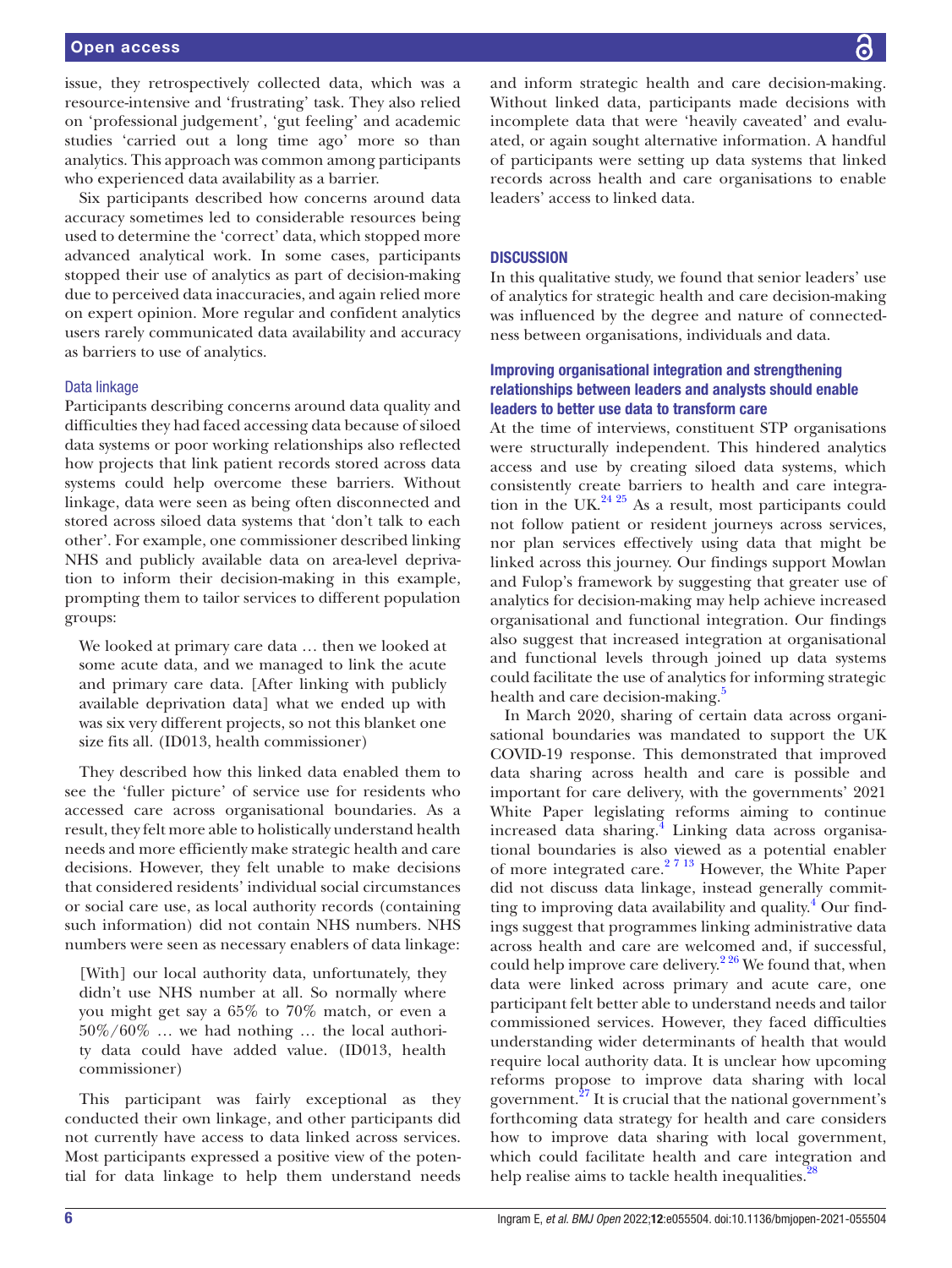Our findings suggest that, while necessary, these datarelated policy changes alone will be insufficient to realise the White Paper's aspiration for data to drive the trans-formation of care.<sup>[4](#page-7-1)</sup> When these reforms come into force, leaders may continue to struggle accessing and using data and/or analytics if they do not know where different data are held, who to contact to request certain data or believe analysts do not understand decision-making contexts. This aligns with previous literature highlighting how NHS leaders with different professional backgrounds can differ in their use of evidence for decision-making and literature emphasising how relationships between evidence producers and users can influence evidence use in UK public health decision-making.<sup>9 10</sup> Following reforms, leaders may also continue to distrust the quality of data, which has also been identified as a concern in the previous literature.<sup>15 25</sup> 29 We found that leaders with working relationships with trusted analysts were able to overcome these barriers and work collaboratively to obtain analytical support. Efforts to develop and sustain relationships between leaders and analysts across organisations are, therefore, crucial. These could include analyst secondments that provide analysts greater proximity to decision-makers and foster shared understanding of values and decision-making contexts.

While the 2021 White Paper reforms include changes aiming to facilitate shared priority setting across organisational boundaries, separate financial budgets will remain for NHS and local government.<sup>[4](#page-7-1)</sup> This is concerning as we found that financial structures continue to disincentivise cross-sectoral working, particularly in hospital settings where investments in system-wide priorities can conflict with the priorities of individual organisations.<sup>[30 31](#page-7-18)</sup> Fundamental changes in financial incentives are needed to ensure alignment of strategic priorities across health and care, particularly if shared priority setting is viewed as a cornerstone of integration. $4$  We found that good working relationships between leaders of different organisations circumvented organisational barriers by facilitating shared priority setting. However, intense resources were required to develop and sustain these relationships, with high staff turnover stalling the progress and delivery of cross-organisational programmes of work, as seen previ-ously.<sup>[7 24 32](#page-7-19)</sup> Where these relationships were absent, strategic priorities were misaligned and at times conflicting, which significantly hindered health and care decisionmaking. These findings align with previous literature, which reports leader–leader relationships as one of the most important predictors of successful and sustainable partnership working in health and care, as well as a key determinant of evidence use in NHS and public health decision-making[.7 9 11 12 15 17 24 33 34](#page-7-19)

## Strengths and limitations of this study

There is little peer-reviewed literature on the use of analytics by senior leaders for joint decision-making. While we have identified familiar factors that continue to facilitate and hinder integration, this study offers novel

and rich insights into the complexity of barriers and facilitators of use of analytics for strategic decision-making when areas were on the cusp of transitioning from local models of integration (STPs) to statutory organisations (ICSs). Furthermore, we show how these experiences can impact decision-making. Participants were from a wide range of roles and organisations, offering a breadth of perspectives.

We recruited from one London-based STP with digitally engaged leadership that, during recruitment, were actively pursuing a data linkage programme to facilitate formation of an ICS. Therefore, all of our findings may not be transferable to other settings. $35$  Despite the STPs' overall relative digital innovation, we still identified extensive barriers to use of analytics and there remained considerable variation in interest in data across the STP. It is likely that these barriers, plus others, are more impactful in less digitally engaged ICSs. In addition, sharing of certain data across organisations was mandated as part of the UK COVID-19 response. Barriers related to data sharing may, therefore, not be relevant in times of crisis but remain important for future partnership working and provide insight into possible strategies that could facilitate use of analytics.

#### Implications for policy and practice

To realise the White Paper's aspiration for data as a driving force for health and care integration, more is needed to better integrate organisations, align organisational priorities and build and sustain cross-organisational relationships between leaders and analysts, and leaders of different organisations. While policy changes to facilitate data sharing across organisations are necessary, they will be insufficient without strategies to address these further key barriers to use of analytics for strategic health and care decision-making.

#### Twitter Elizabeth Ingram [@LizzieIngram11](https://twitter.com/LizzieIngram11)

Contributors EI, HIM, MG, SH and JS conceptualised the study and devised the research questions and methods. EI applied for the ethical approval and conducted all interviews. EI and SB analysed interview data with the support of SC, KK and JS. EI drafted the manuscript and acts as guarantor of the work. All authors commented on drafts of the manuscript and agreed the decision to submit for publication.

Funding This study is an independent research funded by the National Institute for Health Research School for Public Health Research (grant reference number: PD-SPH-2015-10025) and the National Institute for Health Research Applied Research Collaboration (ARC) North Thames. The views expressed in this publication are those of the authors and not necessarily those of the National Institute for Health Research or the Department of Health and Social Care.

Competing interests SH is employed by and JS is seconded for part of her time in one of the organisations within the STP case study site.

Patient and public involvement Patients and/or the public were involved in the design, or conduct, or reporting, or dissemination plans of this research. Refer to the Methods section for further details.

Patient consent for publication Not applicable.

Ethics approval This study involves human participants and received ethical approval from University College London's Research Ethics Committee (reference number: 15847/001). All those participating in the study gave their informed consent before taking part.

Provenance and peer review Not commissioned; externally peer reviewed.